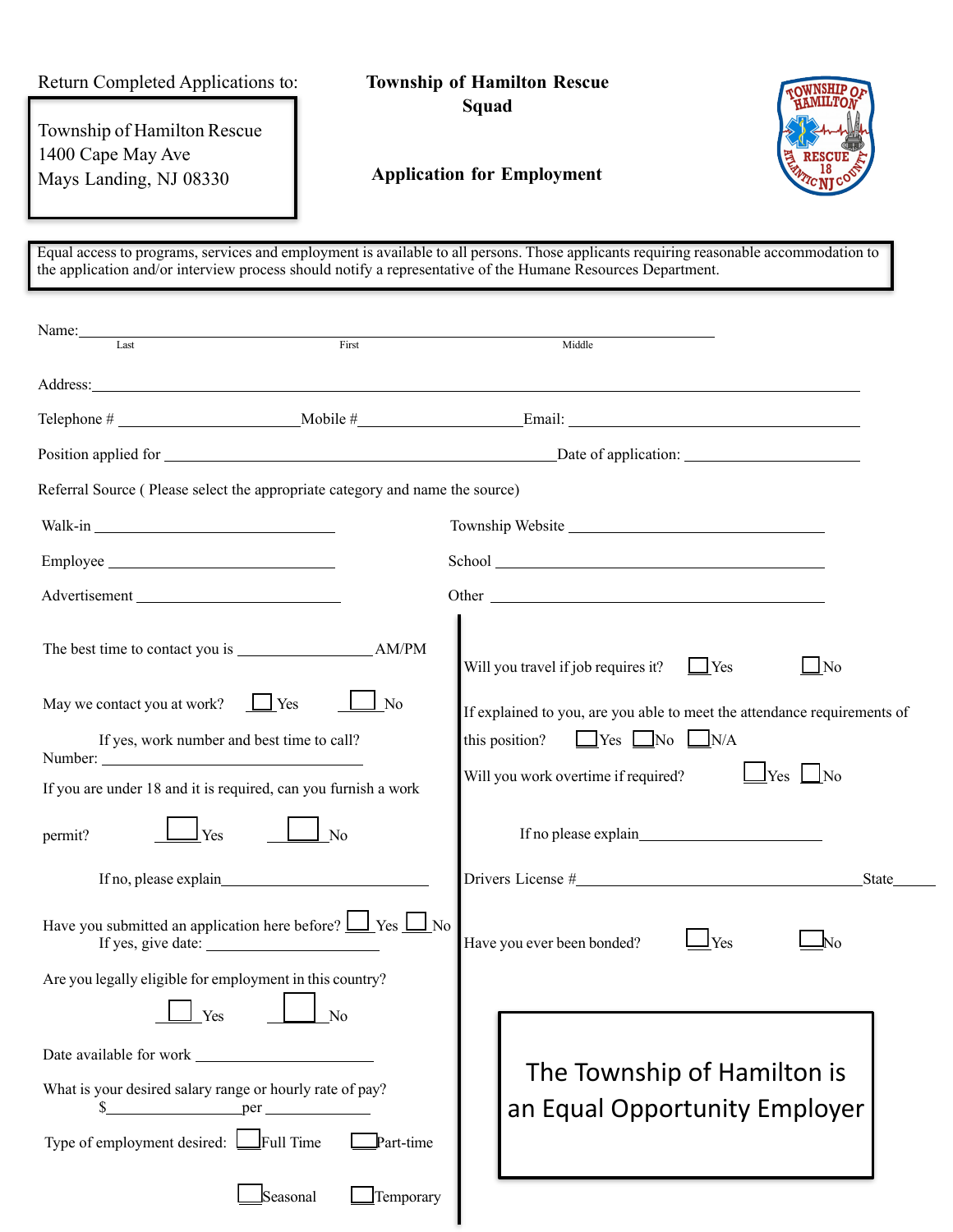| Employment History Starting with your most recent employer, provide the following information. |     |                                      |                                      |                            |  |  |
|------------------------------------------------------------------------------------------------|-----|--------------------------------------|--------------------------------------|----------------------------|--|--|
| From:                                                                                          | To: | Name:                                |                                      | Telephone:                 |  |  |
| Job<br>Title:                                                                                  |     | Address:                             |                                      |                            |  |  |
| Supervisor:<br>Nature<br>of<br>Work:                                                           |     |                                      |                                      |                            |  |  |
| What did you like the<br>most?                                                                 |     |                                      |                                      |                            |  |  |
| What did you like the<br>least?                                                                |     |                                      |                                      |                            |  |  |
| Reason<br>for<br>leaving?                                                                      |     |                                      | May we contact this employer? Yes No | Hourly<br>Rate/<br>Salary: |  |  |
| From:                                                                                          | To: | Name:                                |                                      | Telephone:                 |  |  |
| Job<br>Title:                                                                                  |     | Address:                             |                                      |                            |  |  |
| Supervisor:                                                                                    |     | Nature<br>of<br>Work:                |                                      |                            |  |  |
| What did you like the<br>most?                                                                 |     |                                      |                                      |                            |  |  |
| What did you like the<br>least?                                                                |     |                                      |                                      |                            |  |  |
| Reason<br>for<br>leaving?                                                                      |     | May we contact this employer? Yes No | Hourly<br>Rate/<br>Salary:           |                            |  |  |
| From:                                                                                          | To: | Name:                                |                                      | Telephone:                 |  |  |
| Job<br>Title:                                                                                  |     | Address:                             |                                      |                            |  |  |
| Supervisor:                                                                                    |     | Nature<br>of<br>Work:                |                                      |                            |  |  |
| What did you like the<br>most?                                                                 |     |                                      |                                      |                            |  |  |
| What did you like the<br>least?                                                                |     |                                      |                                      |                            |  |  |
| Reason for<br>leaving?                                                                         |     | May we contact this employer? Yes No | Hourly<br>Rate/<br>Salary:           |                            |  |  |
| From:                                                                                          | To: | Name:                                |                                      | Telephone:                 |  |  |
| Job<br>Title:                                                                                  |     | Address:                             |                                      |                            |  |  |
| Supervisor:                                                                                    |     | Nature<br>of<br>Work:                |                                      |                            |  |  |
| What did you like the<br>most?                                                                 |     |                                      |                                      |                            |  |  |
| What did you like the<br>least?                                                                |     |                                      |                                      |                            |  |  |
| Reason for<br>leaving?                                                                         |     |                                      | May we contact this employer? Yes No | Hourly<br>Rate/<br>Salary: |  |  |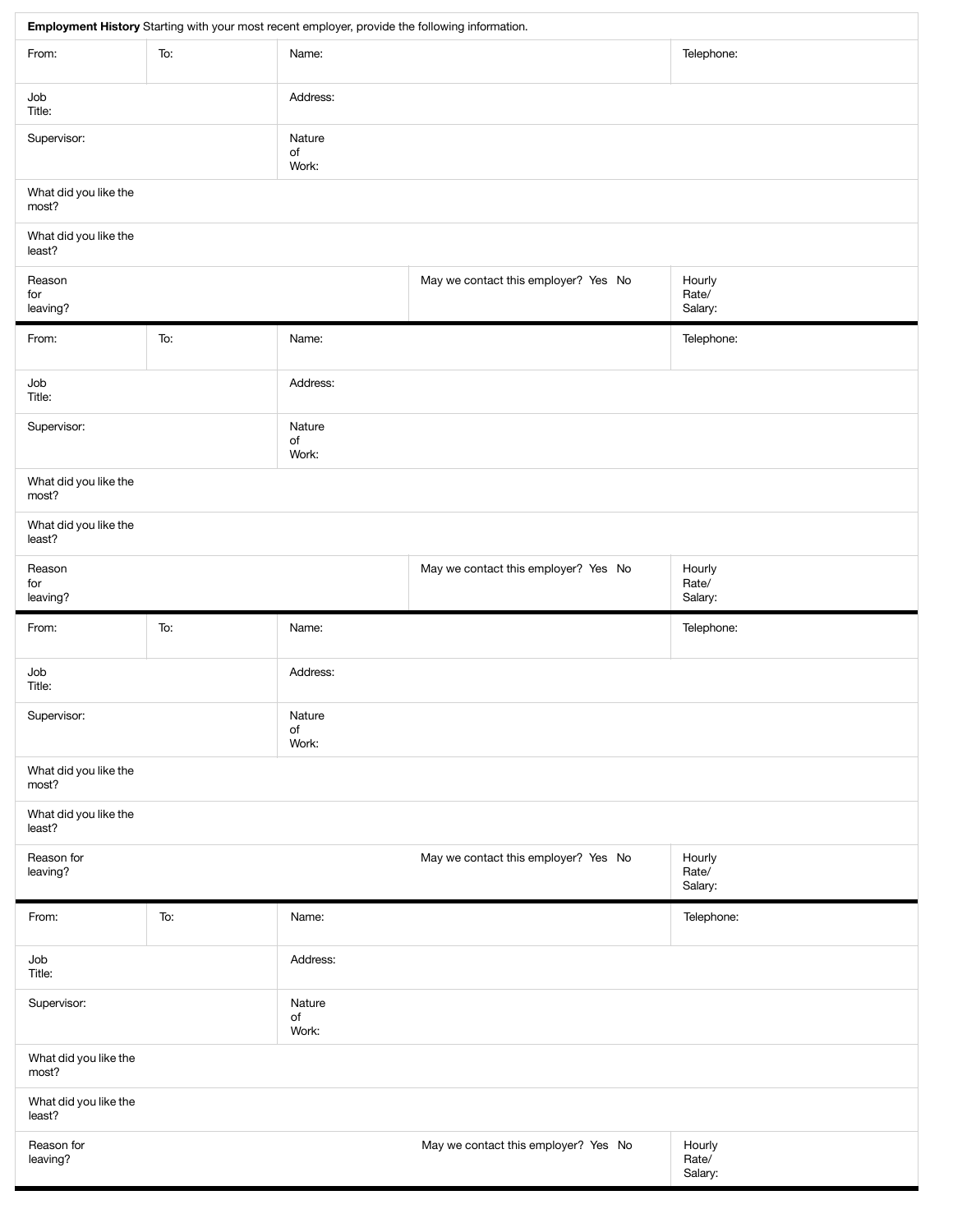## **EMPLOYMENT HISTORY**

Explain any gaps in your employment, EXCEPT those due to personal illness, injury or disability:  $\mathcal{L}_\mathcal{L} = \{ \mathcal{L}_\mathcal{L} = \{ \mathcal{L}_\mathcal{L} = \{ \mathcal{L}_\mathcal{L} = \{ \mathcal{L}_\mathcal{L} = \{ \mathcal{L}_\mathcal{L} = \{ \mathcal{L}_\mathcal{L} = \{ \mathcal{L}_\mathcal{L} = \{ \mathcal{L}_\mathcal{L} = \{ \mathcal{L}_\mathcal{L} = \{ \mathcal{L}_\mathcal{L} = \{ \mathcal{L}_\mathcal{L} = \{ \mathcal{L}_\mathcal{L} = \{ \mathcal{L}_\mathcal{L} = \{ \mathcal{L}_\mathcal{$ 

 $\mathcal{L}_\mathcal{L} = \{ \mathcal{L}_\mathcal{L} = \{ \mathcal{L}_\mathcal{L} = \{ \mathcal{L}_\mathcal{L} = \{ \mathcal{L}_\mathcal{L} = \{ \mathcal{L}_\mathcal{L} = \{ \mathcal{L}_\mathcal{L} = \{ \mathcal{L}_\mathcal{L} = \{ \mathcal{L}_\mathcal{L} = \{ \mathcal{L}_\mathcal{L} = \{ \mathcal{L}_\mathcal{L} = \{ \mathcal{L}_\mathcal{L} = \{ \mathcal{L}_\mathcal{L} = \{ \mathcal{L}_\mathcal{L} = \{ \mathcal{L}_\mathcal{$ 

 $\mathcal{L}_\mathcal{L} = \{ \mathcal{L}_\mathcal{L} = \{ \mathcal{L}_\mathcal{L} = \{ \mathcal{L}_\mathcal{L} = \{ \mathcal{L}_\mathcal{L} = \{ \mathcal{L}_\mathcal{L} = \{ \mathcal{L}_\mathcal{L} = \{ \mathcal{L}_\mathcal{L} = \{ \mathcal{L}_\mathcal{L} = \{ \mathcal{L}_\mathcal{L} = \{ \mathcal{L}_\mathcal{L} = \{ \mathcal{L}_\mathcal{L} = \{ \mathcal{L}_\mathcal{L} = \{ \mathcal{L}_\mathcal{L} = \{ \mathcal{L}_\mathcal{$ 

# **SKILLS and QUALIFICATIONS**

Summarize any special training skills, licenses and/or certificates that may assist you in performing the duties of the position for which you are applying:

|                             | Computer Skills (Check appropriate boxes. Include software titles and years of experience.)                                                                                                                                    |                        |                    |             |
|-----------------------------|--------------------------------------------------------------------------------------------------------------------------------------------------------------------------------------------------------------------------------|------------------------|--------------------|-------------|
| PowerPoint / Years          |                                                                                                                                                                                                                                |                        |                    |             |
|                             |                                                                                                                                                                                                                                |                        | Edmunds / Years    |             |
|                             |                                                                                                                                                                                                                                |                        |                    |             |
| <b>EDUCATION BACKGROUND</b> |                                                                                                                                                                                                                                |                        |                    |             |
| <b>EDUCATION</b>            | Name and location of school                                                                                                                                                                                                    | # of years<br>attended | Degree<br>Received | Major       |
|                             | HIGHSCHOOL: NAME OF THE SERVICE OF THE SERVICE OF THE SERVICE OF THE SERVICE OF THE SERVICE OF THE SERVICE OF THE SERVICE OF THE SERVICE OF THE SERVICE OF THE SERVICE OF THE SERVICE OF THE SERVICE OF THE SERVICE OF THE SER |                        |                    |             |
|                             |                                                                                                                                                                                                                                |                        |                    |             |
| <b>TRADE/</b>               | BUSINESS: University of the contract of the contract of the contract of the contract of the contract of the contract of the contract of the contract of the contract of the contract of the contract of the contract of the co |                        |                    |             |
| <b>REFERENCES</b>           | List the name and telephone number of three business/work references who are NOT related to you and are NOT<br>previous supervisors. If not applicable, list three school or personal references who are NOT related to you.   |                        |                    |             |
|                             | <b>TITLE</b>                                                                                                                                                                                                                   | <b>CONTACT NUMBER.</b> |                    | YEARS KNOWN |